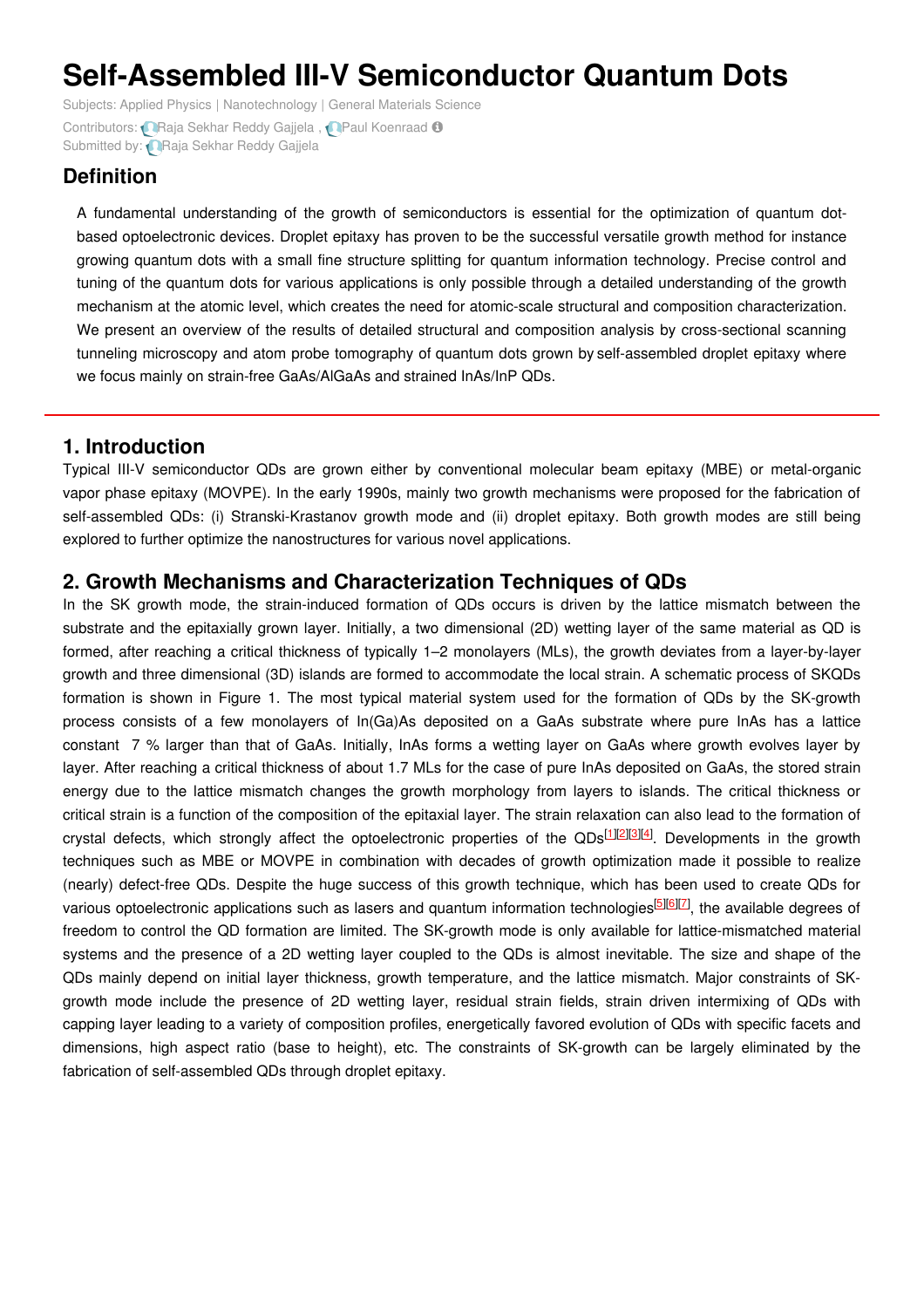

**Figure 1.** Schematic process showing the formation of SKQDs: (**a**) buffer layer; (**b**) formation of wetting layer; (**c**) QD formation. QD formation is decided by the lattice mismatch between the two materials.

Droplet epitaxy (DE) involves the formation and crystallization of metallic droplets to form QDs. DE was first proposed by Koguchi et al.<sup>[\[8](#page-3-7)]</sup>, where they presented a new growth mechanism by splitting the group III and V deposition in the MBE growth chamber. The fundamental step in DE is the formation of group III droplets (Ga/In), which allows independent control over the size and density of the QDs. The droplet formation can be controlled by optimizing the group III molecular beam flux and the substrate temperature to obtain the desired size and density of the QDs. The surface reconstruction of the growth surface prior to the droplet deposition strongly influence the formation of nanostructures<sup>[\[9](#page-3-8)][\[10](#page-3-9)]</sup>. Later, the formed droplets are crystallized in a group V (As) rich environment forming the QDs, as shown schematically in Figure 2. The dissolution and adsorption of group V element by the droplet and the surrounding surface govern the process of DEQDs formation. The crystallization kinetics depending on group V flux and crystallization temperature plays a crucial role in determining the final shape (dots, disks, rings) and composition of the QDs<sup>[[9](#page-3-8)]</sup>. Unlike in SKQDs, DEQDs can maintain their shape even after capping due to a reduced intermixing, which is largely driven by the lattice mismatch, between QDs and the capping layer. The DE growth mode has many advantages compared to SK growth mode: the ability to grow QDs without a wetting layer<sup>[[11](#page-3-10)]</sup>, independent control over QDs size and density during droplet deposition, both lattice-matched<sup>[\[12](#page-3-11)]</sup> and lattice-mismatched<sup>[\[13](#page-3-12)]</sup> materials can be grown by DE, precise control over shape engineering allows the formation of complex nanostructures. It is also possible to grow QDs via heterogeneous droplet epitaxy where two group III atoms are supplied simultaneously to form droplets and later crystallized to form QDs<sup>[\[14](#page-3-13)][\[15](#page-3-14)]</sup>. A detailed review of droplet epitaxy growth and optimization for various nanostructures can be found elsewhere<sup>[\[16](#page-3-15)][\[17](#page-3-16)][\[18](#page-3-17)][\[19](#page-3-18)]</sup>.



**Figure 2.** Schematic process showing the formation of DEQDs: (**a**) buffer layer; (**b**) deposition of group III droplets on the surface; (**c**) crystallization of formed droplets in group V rich environment.

### **3. Cross-sectional Scanning Tunneling Microscopy and Atom Probe Tomography of QDs:**

The combination of cross-sectional scanning tunneling microscopy (X-STM) and atom probe tomography (APT) is a very powerful approach to study semiconductor heterostructures with atomic-resolution which provides detailed structural and compositional information on the system. A detailed structural and compositional analysis is crucial to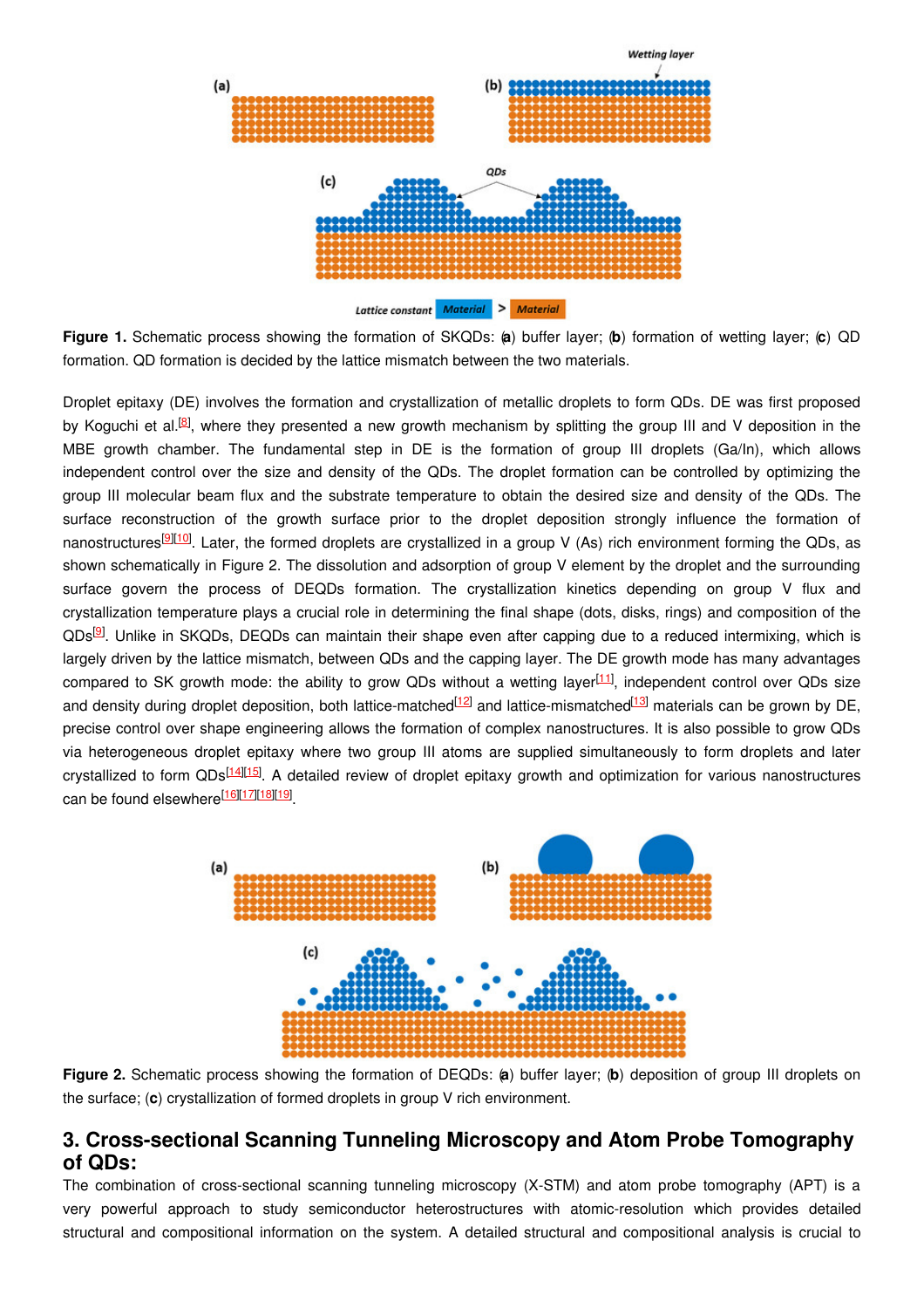optimize the QDs for various optoelectronic applications. Figure 3 shows a typical topographic filled-state image of a Gaussian-shaped GaAs QD in AlGaAs. One can also observe a GaAs-rich intrusion in the underlying AlGaAs matrix formed as a result of the local etching process at the solid-liquid interface after droplet deposition.



Figure 3. 38×23 nm<sup>2</sup> topographic image of a GaAs/AlGaAs QD with a GaAs rich etch pit in the AlGaAs buffer layer, taken at V<sub>b</sub>=-3 V and I<sub>t</sub>=40 pA. The growth direction and the position of the wetting layer are marked by white and black arrows respectively.<sup>[\[20](#page-4-0)]</sup>

Figure 4 reveals the typical structure of the InAs/InP DEQDs grown by MOVPE. One can clearly observe the truncated pyramid shape of the QDs with well-defined facets. The QD has a base length of 27±0.5 nm with a height of 10.5±0.5 nm (11 BLs). We observed a good agreement in dimensions of QDs measured by both AFM and X-STM, especially the similar height of the QDs, indicating the absence of structural changes after the overgrowth. The color contrast in utoref{fig:topographicimage} represents the relative height of the STM tip from the surface. The brightness in the X-STM topographic image is due to the relaxation of the compressively strained InAs region after cleaving indicating the strained nature of the QD system, unlike the strain-free GaAs/AlGaAs DEQDs.



Figure 4. 30×30 nm<sup>2</sup> filled-state topographic image of an InAs/InP DEQD (dark to bright contrast represents a height difference of 338 pm) taken at V<sub>b</sub>=-3 V and I<sub>t</sub>=50 pA revealing a truncated pyramid shape with well-defined side facets.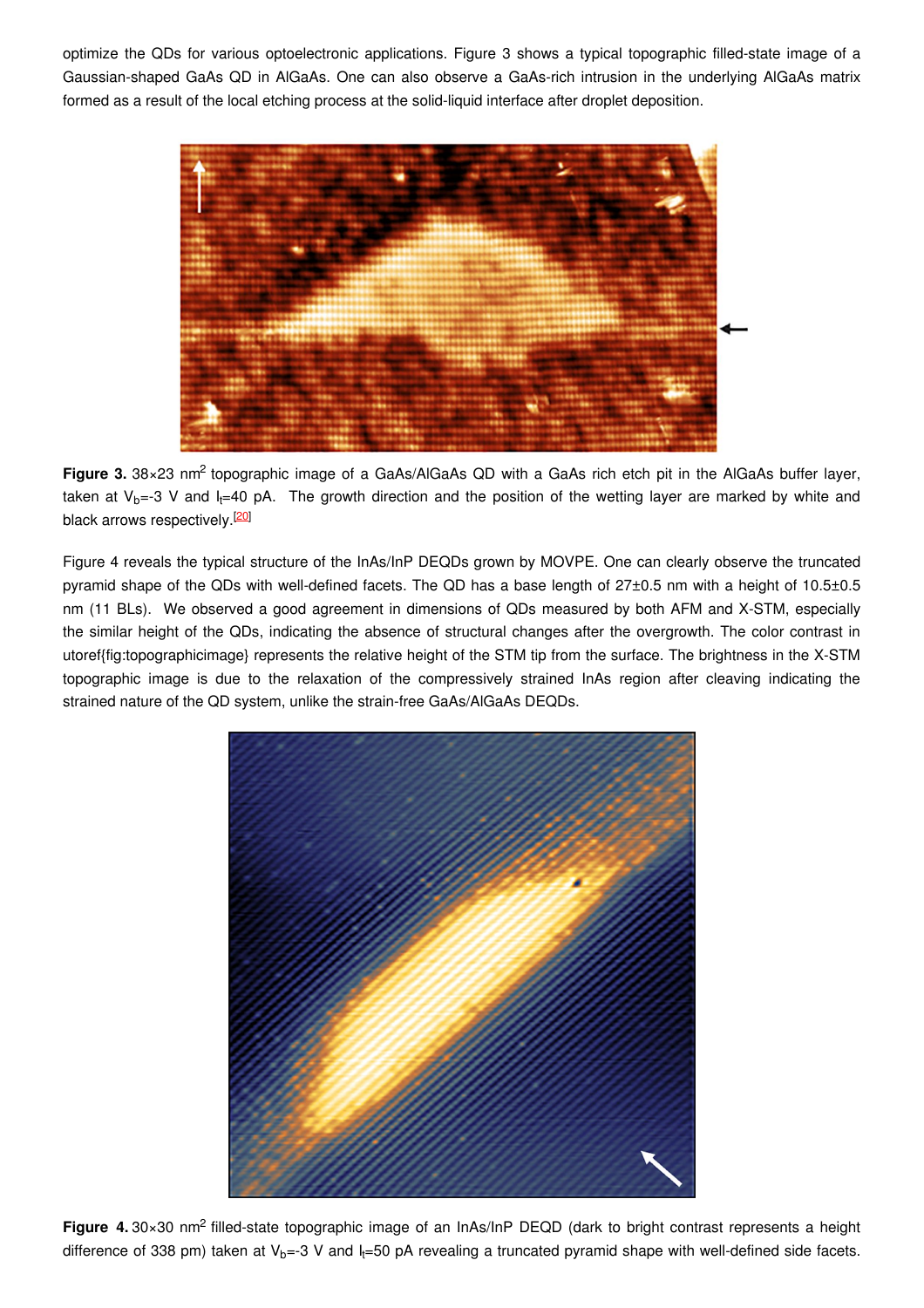The arrow indicates the growth direction [001].

On the other hand, APT provides a three-dimensional reconstruction of the nanostructures under-study providing detailed compositional analysis by identifying different chemical species through a mass spectrometer. In the published article, a more detailed analysis of APT of QDs is presented.

In summary, we presented a detailed review of the atomic-scale characterization of droplet epitaxy quantum dots by X-STM and APT. The structure and composition of strain-free GaAs/AlGaAs DEQDs were studied in detail in order to obtain a fundamental understanding of the growth mechanisms involved in droplet epitaxy. This is needed for further optimization of DEQDs for various optoelectronic applications. We presented an X-STM study of MOVPE grown strained InAs/InP DEQDs with atomic resolution. These InAs/InP QDs are considered as potential candidates for quantum communication networks as they emit in the low-loss wavelength region of 1.55 µm. The size, shape, and composition of the QDs were determined along with the presence of InAs etch pits in InP underneath the QDs. Droplet epitaxy is further explored to expand the options to create QDs with different materials where structural characterization techniques such as X-STM and APT are valuable tools to probe the embedded QDs at the atomic level.

#### **References**

- <span id="page-3-0"></span>1. Ledentsov, N.N.; Ustinov, V.M.; Shchukin, V.A.; Kop'ev, P.S.; Alferov, Z.I.; Bimberg, D. Quantum dot heterostructures: Fabrication, properties, lasers (Review). Semiconductors 1998, 32, 343–365.
- <span id="page-3-1"></span>2. Smakman, E.P.; DeJarld, M.; Luengo-Kovac, M.; Martin, A.J.; Sih, V.; Koenraad, P.M.; Millunchick, J. Height stabilization of GaSb/GaAs quantum dots by Al-rich capping. APL Mater. 2014, 2, 096111.
- <span id="page-3-2"></span>3. Shiramine, K.-i.; Horisaki, Y.; Suzuki, D.; Itoh, S.; Ebiko, Y.; Muto, S.; Nakata, Y.; Yokoyama, N. Threading Dislocations in Multilayer Structure of InAs Self-Assembled Quantum Dots. Jpn. J. Appl. Phys. 1998, 37, 5493–5496.
- <span id="page-3-3"></span>4. Kim, K.M.; Park, Y.J.; Roh, C.H.; Park, Y.M.; Kim, E.K.; Hyon, C.K.; Park, J.H.; Kim, T.W. Shape and Interband Transition Behavior of InAs Quantum Dots Dependent on Number of Stacking Cycles. Jpn. J. Appl. Phys. 2003, 42, 54–57.
- <span id="page-3-4"></span>5. Martín-Sánchez, J.; Muñoz-Matutano, G.; Herranz, J.; Canet-Ferrer, J.; Alén, B.; González, Y.; Alonso-González, P.; Fuster, D.; González, L.; Martínez-Pastor, J.; et al. Single Photon Emission from Site-Controlled InAs Quantum Dots Grown on GaAs(001) Patterned Substrates. ACS Nano 2009, 3, 1513–1517.
- <span id="page-3-5"></span>6. Yuan, Z. Electrically Driven Single-Photon Source. Science 2002, 295, 102–105.
- <span id="page-3-6"></span>7. J. Huwer; R. M. Stevenson; J. Skiba-Szymanska; M. B. Ward; A. J. Shields; M. Felle; I. Farrer; D. A. Ritchie; R. V. Penty; Quantum-Dot-Based Telecommunication-Wavelength Quantum Relay. *Physical Review Applied* **2017**, *8*, 024007, [10.1103/physrevapplied.8.024007](http://doi.org/10.1103/physrevapplied.8.024007).
- <span id="page-3-7"></span>8. Nobuyuki Koguchi; Satoshi Takahashi; Toyohiro Chikyow; New MBE growth method for InSb quantum well boxes. *Journal of Crystal Growth* **1991**, *111*, 688-692, [10.1016/0022-0248\(91\)91064-h](http://doi.org/10.1016/0022-0248(91)91064-h).
- <span id="page-3-8"></span>9. Somaschini, C.; Bietti, S.; Koguchi, N.; Sanguinetti, S. Fabrication of Multiple Concentric Nanoring Structures. Nano Lett. 2009, 9, 3419–3424.
- <span id="page-3-9"></span>10. Koguchi, N.; Ishige, K. Growth of GaAs Epitaxial Microcrystals on an S-Terminated GaAs Substrate by Successive Irradiation of Ga and As Molecular Beams. Jpn. J. Appl. Phys. 1993, 32, 2052–2058.
- <span id="page-3-10"></span>11. Stefano Sanguinetti; K. Watanabe; T. Tateno; M. Gurioli; P. Werner; M. Wakaki; N. Koguchi; Modified droplet epitaxy GaAs/AlGaAs quantum dots grown on a variable thickness wetting layer. *Journal of Crystal Growth* **2003**, *253*, 71-76, [10.1016/s0022-0248\(03\)01016-](http://doi.org/10.1016/s0022-0248(03)01016-9) 9.
- <span id="page-3-11"></span>12. Sergio Bietti; Claudio Somaschini; Stefano Sanguinetti; N. Koguchi; Giovanni Isella; Daniel Chrastina; Fabrication of high efficiency III-V quantum nanostructures at low thermal budget on Si. *Applied Physics Letters* **2009**, *95*, 241102, [10.1063/1.3273860](http://doi.org/10.1063/1.3273860).
- <span id="page-3-12"></span>13. Jihoon Lee; Zh M Wang; N Y Kim; G J Salamo; Size and density control of In droplets at near room temperatures. *Nanotechnology* **2009**, *20*, 285602, [10.1088/0957-4484/20/28/285602](http://doi.org/10.1088/0957-4484/20/28/285602).
- <span id="page-3-13"></span>14. Mano, T.; Watanabe, K.; Tsukamoto, S.; Fujioka, H.; Oshima, M.; Koguchi, N. New Self-Organized Growth Method for InGaAs Quantum Dots on GaAs(001) Using Droplet Epitaxy. Jpn. J. Appl. Phys. 1999, 38, L1009–L1011.
- <span id="page-3-14"></span>15. Liu, N.; Lyeo, H.K.; Shih, C.K.; Oshima, M.; Mano, T.; Koguchi, N. Cross-sectional scanning tunneling microscopy study of InGaAs quantum dots on GaAs(001) grown by heterogeneous droplet epitaxy. Appl. Phys. Lett. 2002, 80, 4345–4347.
- <span id="page-3-15"></span>16. Sanguinetti, S.; Bietti, S.; Koguchi, N. Droplet Epitaxy of Nanostructures. In Molecular Beam Epitaxy; Elsevier: Amsterdam, The Netherlands, 2018; pp. 293–314.
- <span id="page-3-16"></span>17. Kiravittaya, S.; Rastelli, A.; Schmidt, O.G. Advanced quantum dot configurations. Rep. Prog. Phys. 2009, 72, 046502.
- <span id="page-3-17"></span>18. Gurioli, M.; Wang, Z.; Rastelli, A.; Kuroda, T.; Sanguinetti, S. Droplet epitaxy of semiconductor nanostructures for quantum photonic devices. Nat. Mater. 2019, 18, 799–810.
- <span id="page-3-18"></span>19. Wu, J.; Wang, Z.M. Droplet epitaxy for advanced optoelectronic materials and devices. J. Phys. D Appl. Phys. 2014, 47, 173001.